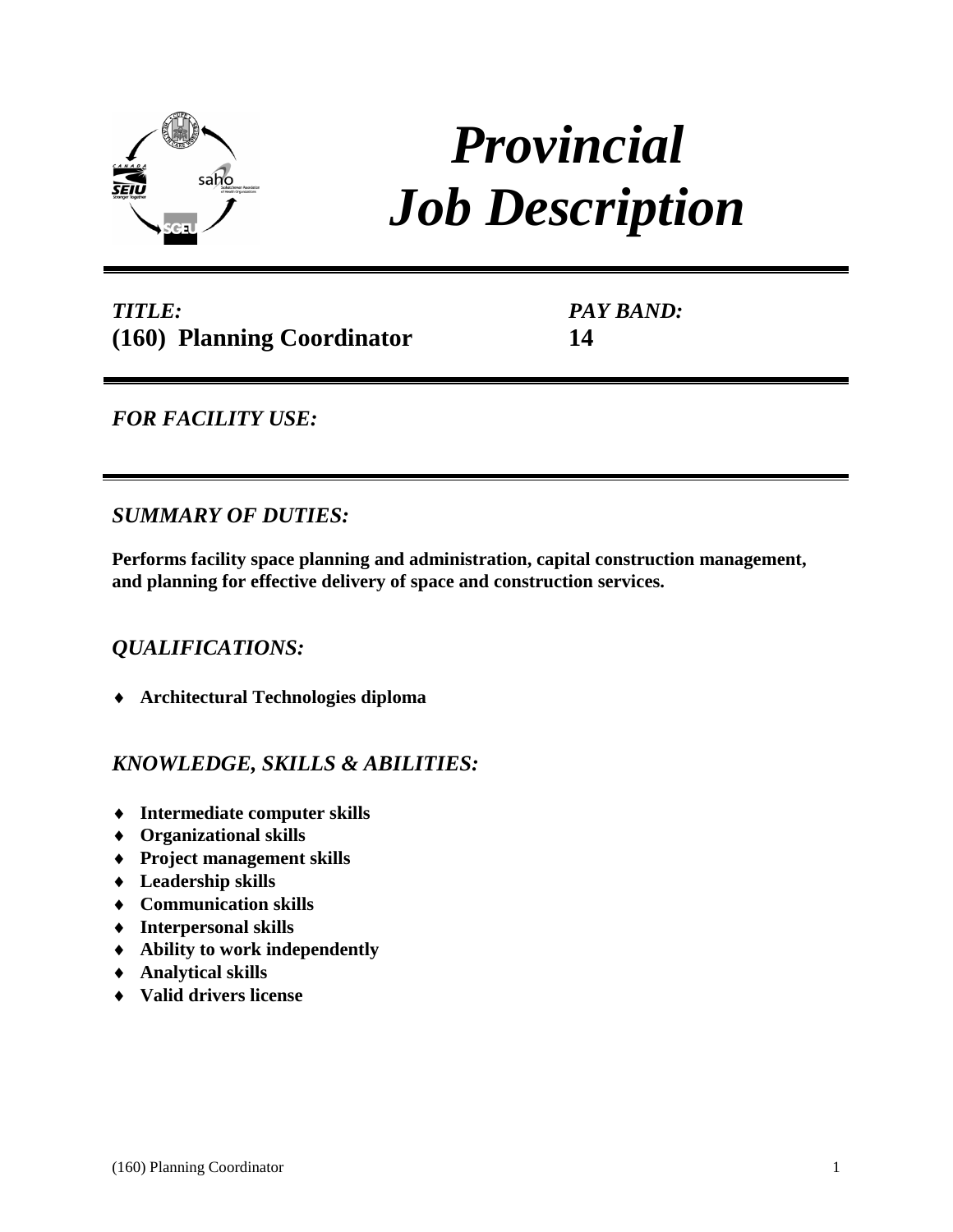#### *EXPERIENCE:*

 **Previous: Twelve (12) months previous experience which includes the formal work terms prior to graduation.** 

## *KEY ACTIVITIES:*

#### **A. Departmental Services Management**

- **Assists with developing department service delivery procedures and strategies.**
- **Develops and maintains databases.**
- **Prioritizes tools and methods.**
- **Develops and administers reporting systems.**
- **Provides advice to co-workers in specialty areas (e.g., building mechanical systems, various other building systems and architecture).**
- **Assigns tasks to co-workers.**
- **Provides orientation to staff.**
- **Assists with outside billing.**

#### **B. Capital Construction Planning**

- **Liaises with various departments and committees for input regarding facility planning and renovation.**
- **Prepares and submits capital project reports.**
- **Performs capital project budgeting.**
- **Assists with capital project prioritizing.**
- **C. Facility Space Planning**
- **Performs space planning and programming.**
- **Performs space allocating.**
- **Negotiates with other departments.**
- **Communicates with other service departments and those impacted by space allocations.**
- **Coordinates department moves and related support services.**
- **Administers office space leases.**

#### **D. Capital Project Design / Consultation**

- **Liaises/communicates with and/or leads design team.**
- **Prepares design/construction documents (e.g., drawings, specifications, contracts, tenders).**